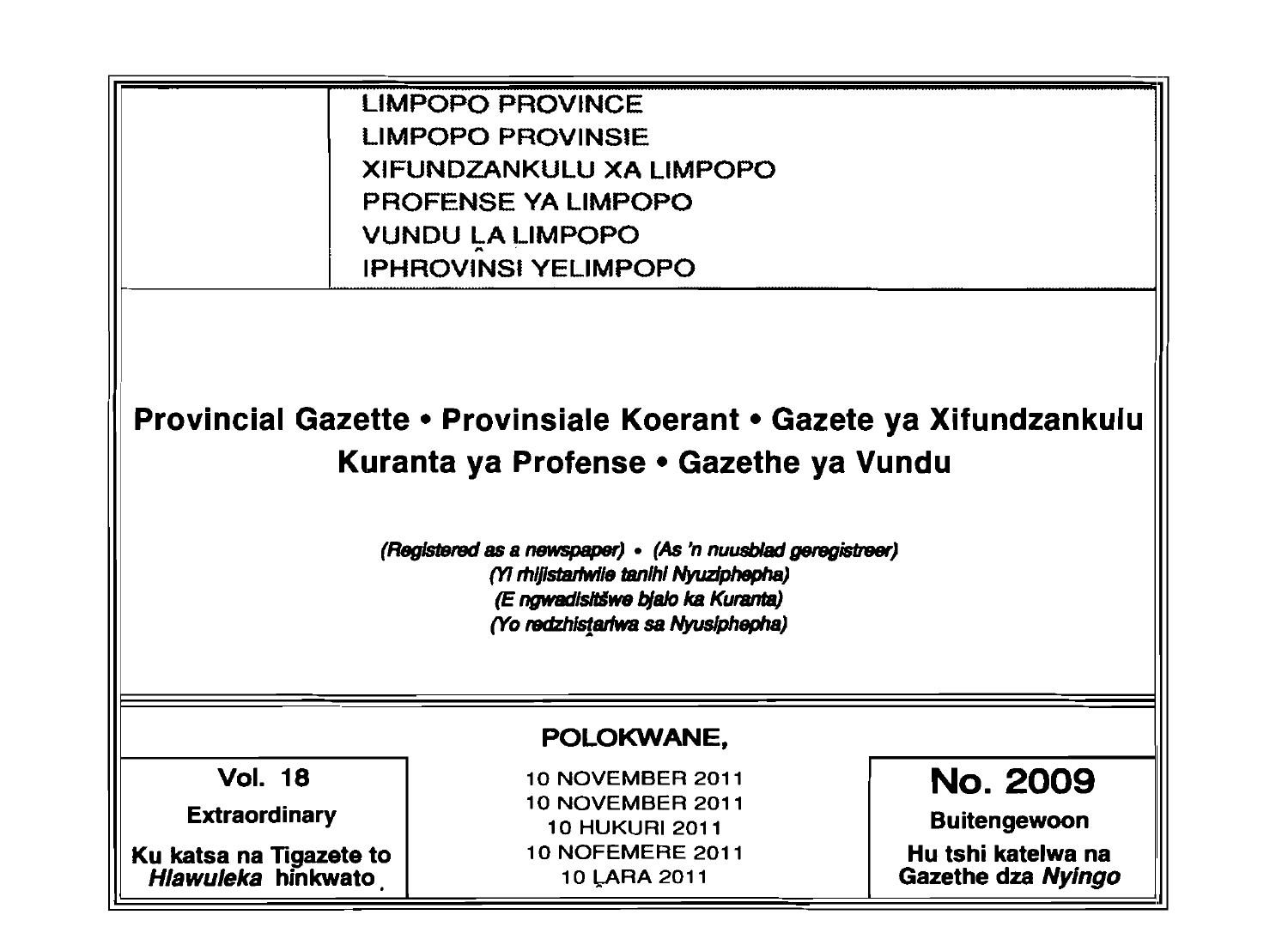## IMPORTANT NOTICE

The Government Printing Works will not be held responsible for faxed documents not received due to errors on the fax machine or faxes received which are unclear or incomplete. Please be advised that an "OK" slip, received from a fax machine, will not be accepted as proof that documents were received by the GPW for printing. If documents are faxed to the GPW it will be the sender's responsibility to phone and confirm that the documents were received in good order.

Furthermore the Government Printing Works will also not be held responsible for cancellations and amendments which have not been done on original documents received from clients.

| <b>CONTENTS • INHOUD</b> |             |                |
|--------------------------|-------------|----------------|
| No.                      | Page<br>No. | Gazette<br>No. |
| <b>GENERAL NOTICE</b>    |             |                |
| 366                      | з           | 2009           |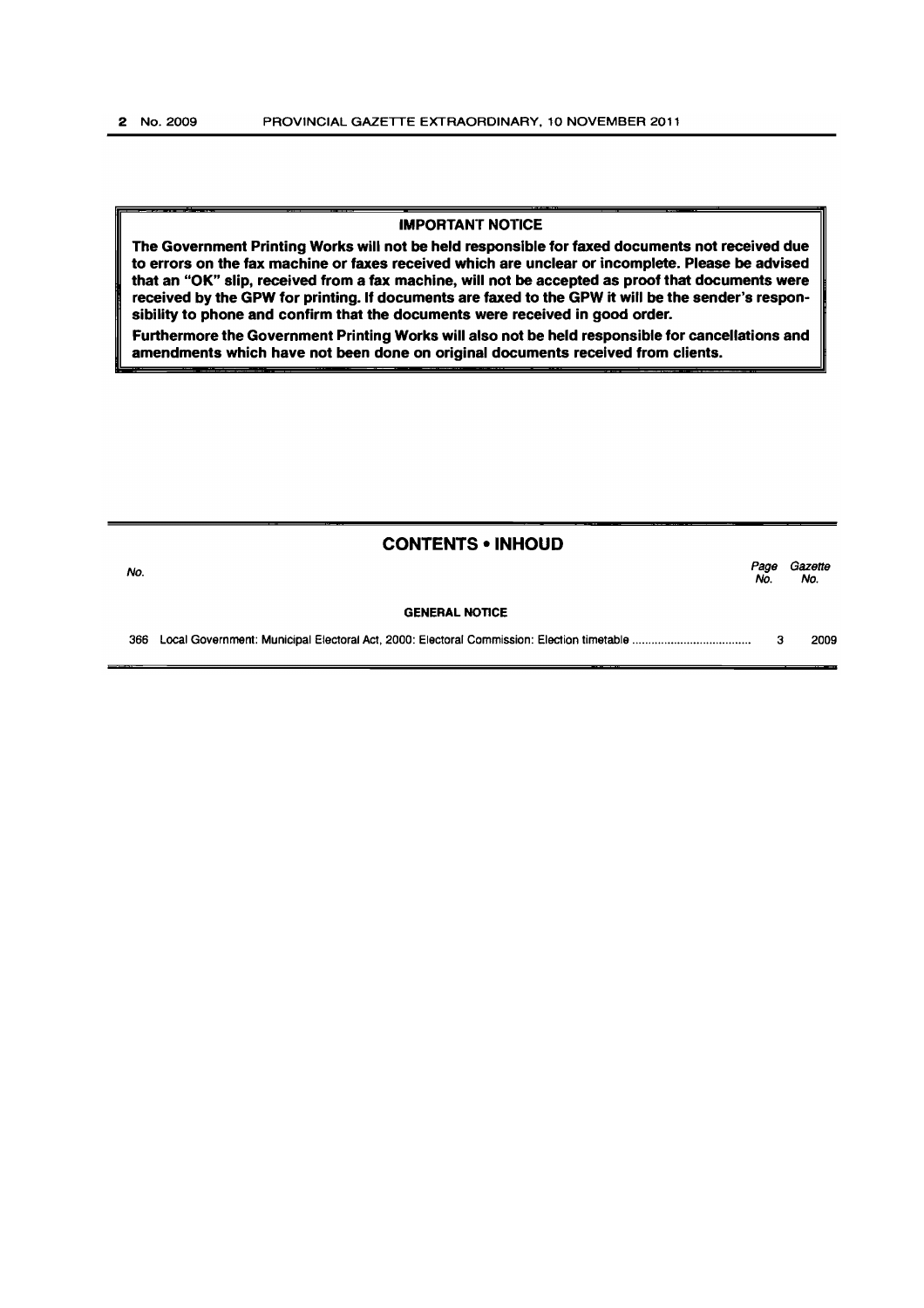# GENERAL NOTICE

#### GENERAL NOTICE 366 OF 2011

### ELECTORAL COMMISSION

### ELECTION TIMETABLE

The Electoral Commission hereby gives notice that it has in terms of section 11 of the Local Government: Municipal Electoral Act, 2000, compiled the election timetable set out below to apply to the municipal by-elections to be held on 7 December 2011 in respect of Ward 11 of the Greater Letaba [Duiwelskloof] [LlM332] Municipality as proclaimed by Provincial Notice number 347 as published in the Provincial Gazette Extraordinary No. 2005 of the Limpopo Province, dated 4 November 2011. A reference to "section" in this election timetable is a reference to that section in the Local Government: Municipal Electoral Act, 2000 (Act No. 27 of 2000).

#### Cut-off time for act to be performed

1 An act required in terms of this Act to be performed by not later than a date in the election timetable must be performed before 17:00 on that date, unless otherwise specified.

#### Certification of the voters' roll

2 By 10 November 2011 the chief electoral officer must certify the segments of the voters' roll for the voting districts to be used in the by-elections in terms of section 6(2)(a).

#### Notice that lists of addresses of voting stations are available for inspection

3 By 10 November 2011 the chief electoral officer must give notice that copies of a list of voting stations and their addresses will be available for inspection at the office of the Commission's local representative in terms of section 19(5).

## Notice of route of mobile voting stations

4 If the Commission decides to use mobile voting stations in the byelections, the Commission must by 10 November 2011 give notice of the route, including the locations and estimated times of stopping of each mobile voting station in terms of section 22(1).